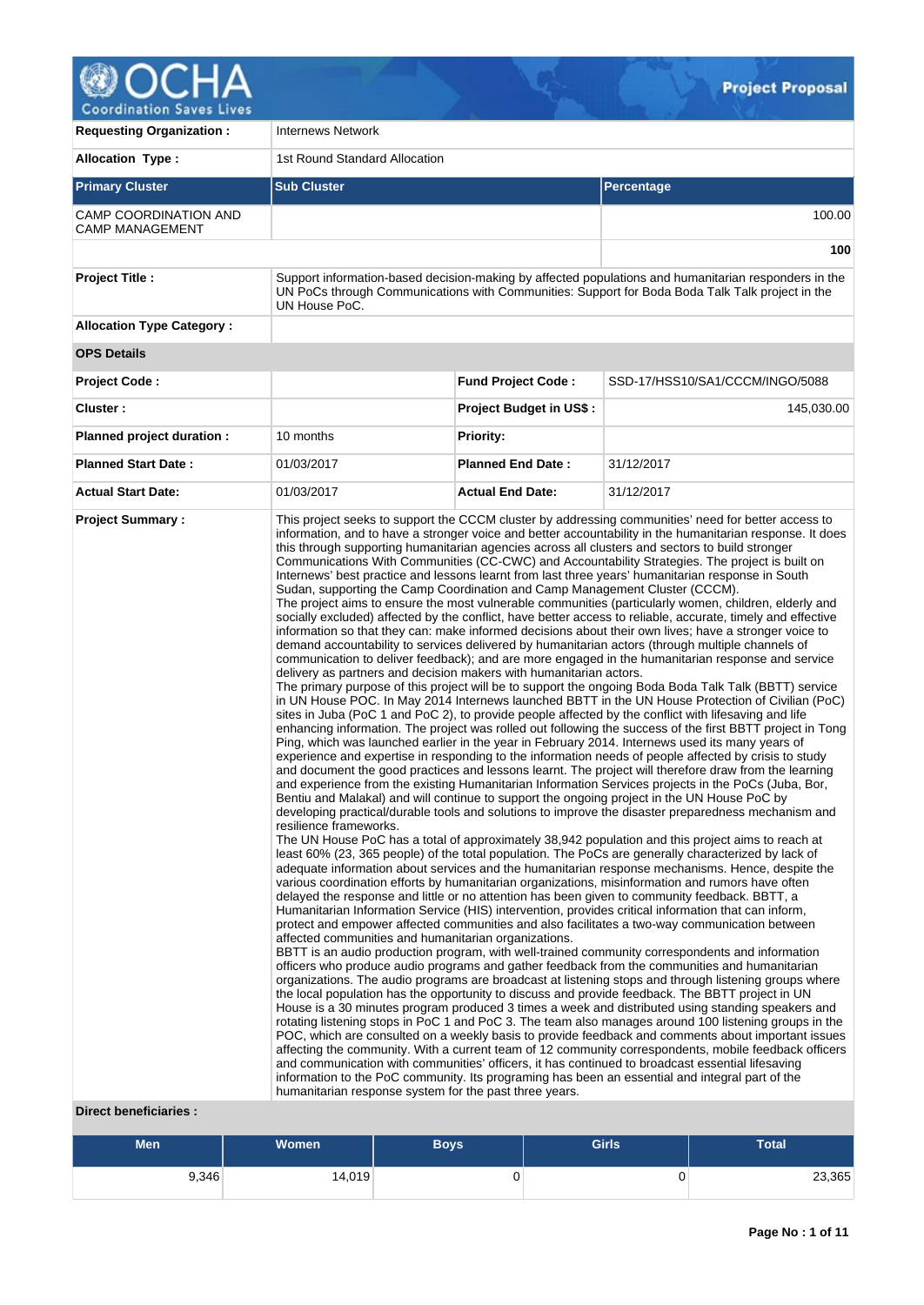#### **Other Beneficiaries :**

| <b>Beneficiary name</b>     | <b>Men</b> | Women  | <b>Boys</b> | <b>Girls</b> | <b>Total</b>   |
|-----------------------------|------------|--------|-------------|--------------|----------------|
| Internally Displaced People | 9,346      | 14,019 |             |              | 23,365         |
| Aid Agencies                | 0          |        |             |              | $\overline{0}$ |
| Other                       | 0          |        |             |              | $\overline{0}$ |
| Other                       | 0          |        |             |              | $\overline{0}$ |

# **Indirect Beneficiaries :**

The indirect beneficiaries for this project are the more than 20 humanitarian actors operating within the UN House PoC. These include ACTED, IMC, THESO, Magna, UNHCR, IRC, Handicap International, NP, CINA, Street children Aids, TDH, CRO, JACRA, Red Cross, World vision, Concern worldwide, SAADO, NRC, INTERSOS, DMI, and CEPO. They will receive information, complaints and feedbacks from the community from Internews Boda Boda Talk Talk mobile feedback officers and Information officers. Depending on the nature of the humanitarian response, they will respond to the complaints and feedbacks received from the community.

## **Catchment Population:**

## **Link with allocation strategy :**

Internews has also partnered with UNOCHA during the Humanitarian Response Plan (HRP) and Humanitarian Needs Overview (HNO) process for the past two years, to allow the largest number of affected persons to directly interact with the HNO and HRP process. In October/November 2016 BBTT projects used 79 Listening Groups, totaling almost 800 people, to ask beneficiaries about their specific needs and their understanding of the humanitarian response, and their contributions were featured in the HNO.

This project falls directly under HRP Strategy 6, which is focused on putting "communities at the center of humanitarian action." Specifically, the BBTT project contributes to the overall strategy which states "humanitarians will take further steps to place communities at the center of humanitarian action and decision-making. This will include: ensuring effective and transparent communication to enable informed decisions by affected communities; using feedback mechanisms to strengthen accountability and inform adjustments in the response, including for the Prevention of Sexual Exploitation and Abuse (PSEA); providing meaningful opportunities for community participation in humanitarian action; and engaging local knowledge and resources to promote self-reliance and ownership."

Recent trends in a humanitarian program implementation recognize the increasing role of Communications with Communities (CWC) as a critical lifesaving and life-enhancing element. Information that amplifies the humanitarian response effort by enabling communities to better understand and access services effectively and efficiently is of paramount importance to both the affected communities and humanitarians actors in general and CCCM cluster in particular.

According to the CCCM cluster, information management and CwC activities are now more than ever needed to inform decision-making of individuals and humanitarian responders for all 1.73m displaced persons. Local partners working in the PoC sites agree that there is a need for feeding information to communities staying in the PoC or collective centers about the status of their homes/areas of origin as well as how to access services outside and inside of sites.

CWC is being increasingly acknowledged as a critical life protection and life-enhancing element of programming – particularly in a humanitarian context. The use CWC strategies is complementary to the CCCM approach by facilitating transitional/durable solutions for IDPs. Increased CwC will at least enable IDPs to make an informed decision on whether to return or not and what areas to avoid for their own safety. Currently, humanitarian workers do not have access to many areas outside of PoCs, and as such, CwC activities expanded outside town may become increasingly relevant in the incoming year.

Delivering information to those who are excluded from traditional mechanisms e.g., women, youth, children - due to cultural, political and social barriers - is a strength of BBTT. This project strengthens humanitarian information flows – providing a platform between CCCM cluster and communities to empower affected communities both in POCs and settlement areas, particularly reaching the most vulnerable populations with information access. The project provides access to essential life-saving and life-enhancing information that informs, protects, empowers, facilitates dialogue and affects behavior change in affected populations of South Sudan and to amplify the humanitarian protection effort by enabling communities to better understand and access services and support. It will continue to use information as a life saving and life enhancing tool to improve the quality of humanitaran response in the UN house PoCs.

## **Sub-Grants to Implementing Partners :**

| <b>Partner Name</b>                                   | <b>Partner Type</b> | <b>Budget in US\$</b>       |
|-------------------------------------------------------|---------------------|-----------------------------|
|                                                       |                     |                             |
| Other funding secured for the same project (to date): |                     |                             |
| <b>Other Funding Source</b>                           |                     | <b>Other Funding Amount</b> |

# **Organization focal point :**

| <b>Name</b>                      | <b>Title</b>          | Email                    | <b>Phone</b>  |  |  |  |  |  |  |  |
|----------------------------------|-----------------------|--------------------------|---------------|--|--|--|--|--|--|--|
| Deborah Ensor                    | Chief of Party        | densor@internews.org     | +211922486983 |  |  |  |  |  |  |  |
| Adam Levin                       | Deputy Chief of Party | adam.levin@INTERNEWS.ORG | +211922005631 |  |  |  |  |  |  |  |
| <b>Tewodros Negash</b>           | Humanitarian Director | tnegash@internews.org    | +211912176733 |  |  |  |  |  |  |  |
| <b>BACKGROUND</b>                |                       |                          |               |  |  |  |  |  |  |  |
| 1. Humanitarian context analysis |                       |                          |               |  |  |  |  |  |  |  |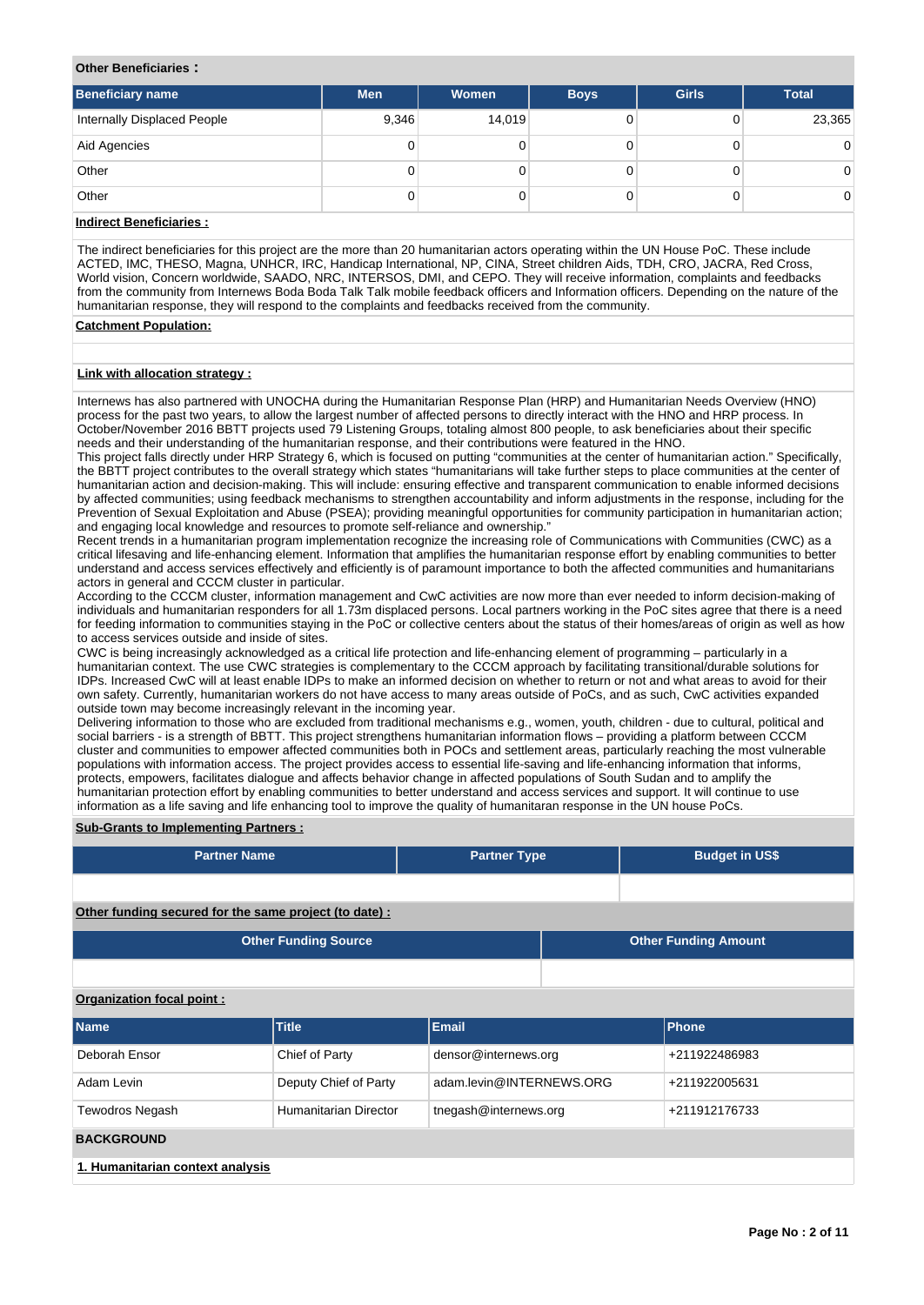According to the Humanitarian Response Plan (HRP), new clashes have left one in four people uprooted. Civilians continue to face violations, including widespread sexual violence and rape, committed by all parties to the conflict. Hunger and malnutrition have also reached historic levels where more than one in three people are estimated to be severely food insecure. Therefore, to save lives and alleviate the suffering of those most in need of assistance and protection, humanitarian partners' commitment to good programming, conflict sensitivity, and upholding the core principle of do no harm, including through meaningful two-way communication with communities affected by the crisis will have a paramount importance to reduce excess death, injury and disease.

This project will be implemented in the UN House PoCs, where Internews has been operating its Boda Boda Talk Talk project for almost three years. The UNMISS Protection of Civilians (PoC) Sites, including the UN house POC were established in early 2014 following the UN house Poches including the UN house POC were established in early 2014 following the outbreak of violence. More than 20 humanitarian agencies responded to the crisis. Despite the continuous and growing information need from the population, Internews remained as the only humanitarian information service provider.

While agencies have been working to improve conditions in the UN House PoC, the environment and people's temporary shelters are congested. There are ongoing risks for serious illnesses including Cholera, malaria, severe watery diarrhea and respiratory infections, particularly with a protracted rainy season. Moreover, there are complex community representation and leadership issues – with people displaced away from their normal clans, protective social structures have become broken. With many people unemployed and with former combatants also reported to be living in the sites, tension can easily flare up. The concentration of people in the site can translate into tension, violence, and growing, largely untreated, psychosocial needs.

In the past months, there have been significant levels of insecurity in almost all the areas around PoCs, especially when women leave the PoC sites, including UN House in Juba. As a result of the growing insecurity, service disruption and displacement has been reported. Compared to other PoCs (Bentiu, Bor and Malakal), the UN House PoC has relatively good access to service providers and humanitarian actors however, the levels of insecurity and the range and severity of health and protection issues are significant. The humanitarian needs, including the information needs, of the displaced population in Juba are higher – despite having good access to radio and mobile phones. People need a localized information that is shared in the context of insecurity, for example for women leaving the site to grind their sorghum. Communities also lack the medium to effectively and peacefully air their concerns and frustrations without an effective accountability and communications mechanism that gives them the right to get reply from service providers. Little has been done to meet these growing needs through information sharing and communications. Therefore, enhancing people's ability to access humanitarian information, assistance and protection in safety and dignity are critical to understand the unique needs and vulnerable population groups, particularly women and children.

# **2. Needs assessment**

According to the baseline study conducted with the objective of identifying information needs and gaps of the humanitarian community and the affected populations, 50% of the organizations operating in South Sudan have shown a willingness to collaborate through information sharing and highlighted that two-way CwC is a top priority for them to be more effective, transparent and accountable. This will enable communities to better understand humanitarian aid operations, access relief services and communicate with each other and aid providers. The same study also found out that if local communities living within the PoCs have access to verified and reliable information and messages, it will help them to make an informed decision on whether to return or not and what areas to avoid for their own safety. A total of 19 focus group discussions were held at UN House to understand community needs and service delivery of humanitarian organizations. It is found from the discussions that the needs of UN House PoC residents are consistent across all discussion groups. Food, Charcoal, Shelter, water, health services, protection and education are the main needs identified by the participants. The needs of other residents outlined by the participants are similar with their own needs except that provision of non-food items is mentioned as an additional request.

The focus group particpants recommended that humanitarian organizations conduct regular surveys and talk to residents to identify the needs of the community. An encouraging response gathered from the participants is that, majority of them do feel that they can communicate with humanitarian organizations. One participant from UN house PoC said that, "my relationship with humanitarian organizations is that they are my step fathers because they do provide food, protection, health care, water, everything," However, a significant proportion of the participants indicated that they are not involved in the decision making processes of humanitarian organizations. Conducting regular surveys, talking to residents about the humanitarian response and involving the community in decision making are identified as gaps in the needs and relationships with humanitarian organizations. Therefore, building on existing successes and improving on the above will highly benefit the UN House PoC community. Moreover, providing regular information about camp management, protection, peace building, health, hygiene, psychosocial health and education can transform peoples' lives.

The most vulnerable communities (particularly women, children, elderly and socially excluded) affected by the conflict often do not have access to reliable, accurate, timely and effective information to make informed decisions about their own lives. Internews therefore aims at building a strong accountability mechanism whereby communities have a stronger voice to demand accountability to services delivered by humanitarian actors through the collection, analysis and dissemination of feedback and the application of multiple channels of communications. Doing so will not only improve the living standards of IDPs but will also strengthen accountable service delivery.

## **3. Description Of Beneficiaries**

The UNMISS Protection of Civilians (PoC) Sites were established in early 2014 following the outbreak of violence. In the past months, there have been significant levels of insecurity in almost all the areas around POCs sites. At the end of 2016, there are 1.73m displaced people in South Sudan of whom nearly 400,000 are living in camps or camp-like settings. The population of the UN Protection of Civilians (PoC) sites at the end of 2016 was more than 210,000. In addition, some 235,000 people living in host communities in close proximity to IDP camps are in need of enhanced information-sharing supported by CCCM partners. In 2016, renewed and expanded conflict has resulted in new displacement and creation of a new POC and collective centers in Western Bahr el Ghazal and Central Equatoria, with violence in Eastern Equatoria, Upper Nile, and Unity states of concern as a continued driver of displacement. Total population of the POC sites, nearly 205,000, is higher than at the same time in 2015, and, entering their fourth year of existence, achieving a healthy, safe, and dignified living environment in the sites remains a priority.

PoCs are located within the bases of the United Nations Mission in South Sudan (UNMISS), where the IDP population has sought physical safety as a result of armed actions. The existing PoC sites are not intended for, nor equipped to accommodate large populations for a protracted period of time. However, because of the continuing insecurities, more IDPs are seeking protection inside PoCs leading to the expansion of existing PoC areas.

The UN House PoC has a total of approximately 38,942 population out of which some 19,174 are men and 19,768 are women. Out of the total population PoC 3 hosts about 30,623 population making it the most congested PoC and hence difficulties in coordinating services and humanitarian response will have a paramount importance. Therefore, improving site conditions, working together to enhance service quality and accountability, and advocacy around site expansion and communication with communities have been prioritized by the CCCM cluster. The beneficiary population at UN House has unique and specific needs. BBTT works with partners and the IDP population to listen to their growing needs, collect and report their feedbacks to humanitarian organizations using CWC methodologies. At UNHouse, there are 58 Listening Groups consisting of 612 members. Between January 2016 and October 2016, BBTT UN House collected around 250 unique feedbacks, the majority of issues are related to the Food Security and Livelihoods (FSL) Cluster (17%) with a focus of responses about the food voucher system; followed by the WASH Cluster with feedback about the status of the latrines (14%); the Health cluster and the Protection cluster. Understanding the needs of the population is critical to the response.

**4. Grant Request Justification**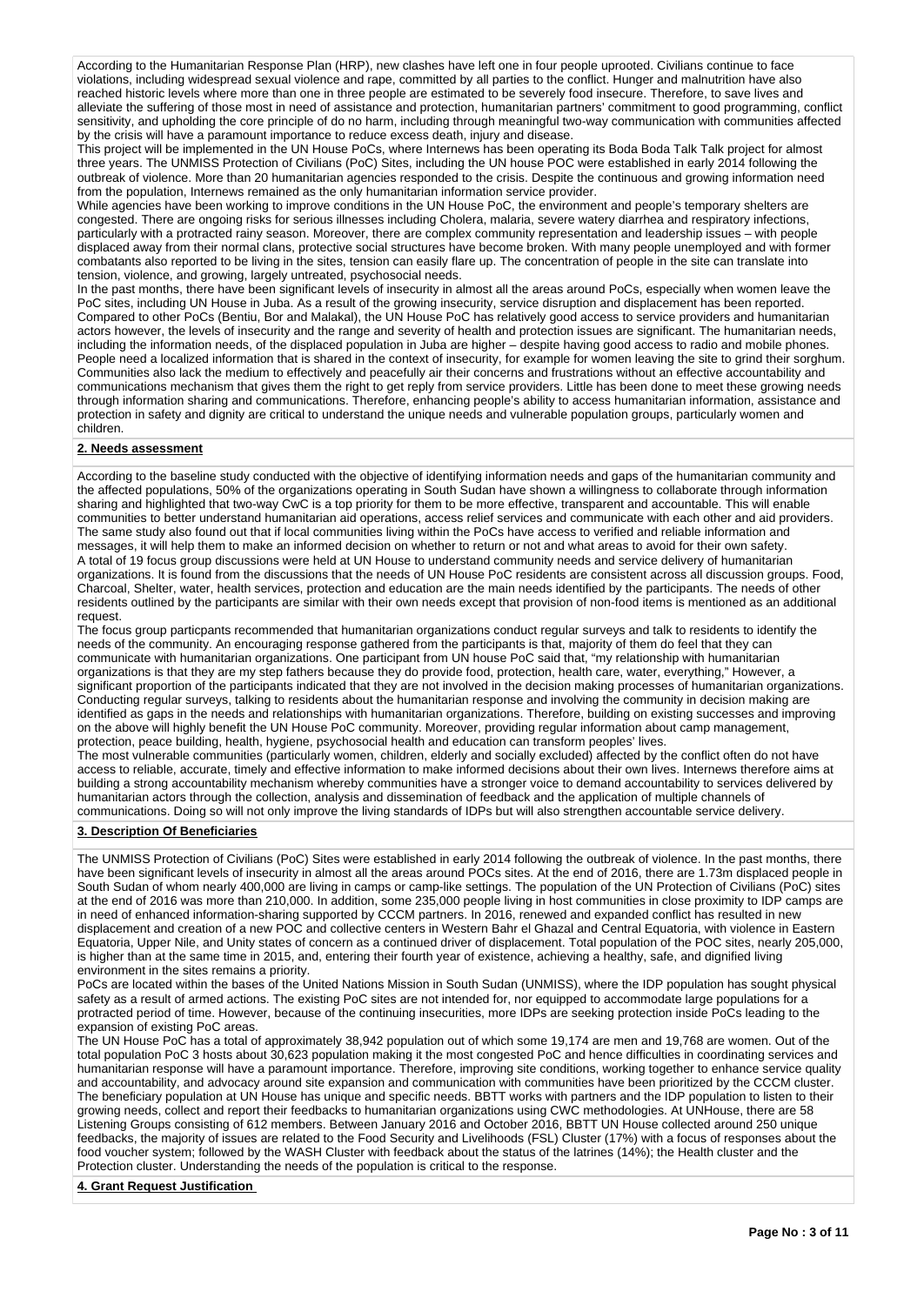CWC is being increasingly acknowledged as a critical life protection and life-enhancing element of programming – particularly in a humanitarian context. According to the CCCM cluster, information management and CwC activities are now more than ever needed to inform decision-making of individuals and humanitarian responders.

While humanitarian organizations in South Sudan are increasingly adopting more communication means to interact with the communities they serve, many of the communication means commonly adopted are in fact one-way: systems that allow the community to raise their concerns, but that rarely are able to provide them with a detailed response or further information about the way humanitarian organizations work. The lack of a dialogue, as opposed to a question and answer system is affecting the ability of organizations to manage expectations from their beneficiaries. Often the frustrations and feedback from communities relate to the little understanding they have about the constraints, mandates, and procedures that humanitarian organizations adhere to when delivering services.

When specific projects are discussed with the community, they seem to come to the same resolutions humanitarian organizations have implemented, however, the sense of ownership and the understanding of the decision-making process behind these actions makes a huge difference in the way they regard that same outcome. This project therefore take into account their views and concerns of the people so that the decision making process and communications activities of humanitarian agencies are owned and supported by the IDPs living in the UN House PoC, making it easy for CCCM actors to easily coordinate and interact based on agreed principles of communications.

From 2014-2016, Internews conducted 13 studies in 8 locations with a total of 6,836 respondents, assessing people's need for and trust in information. In UN House, the data revealed that the popularity and trustworthiness of Boda Boda Talk Talk rivalled that of radio with near universal weekly listenership (97% in POC 1 and 100% in POC 2). Personal safety remains a major worry for IDPs at UN House PoC, with seven out of ten respondents described themselves as being 'very concerned' about their safety. The same study also revealed that 95% of those aware of BBTT listen to it at least once week and 92% of BBTT listeners find the content "very helpful."

"I remember the time we first came here there was no communication between the community and the NGOs [non-governmental organizations], but today we have an easy way of communicating." – BBTT Listener at UN House PoC.

The BBTT project produces three 30-minute programs per week – for, about and by the community themselves – which are distributed throughout the camp through speakers on the back of quad bikes, at static listening locations like health centers and water points, or through dedicated Listening Groups. Internews confirms that the support costs are sufficient to run the program based off of previous average monthly expenditures for operating over the past three years in UN House. Internews is not budgeting for an array of personnel who will provide support to this project, which are directly funded under its USAID i-stream awards. These include both expatriate and local positions. Expatriate positions who will provide support to this project but because of co-funding not bill against the award, include Internews Chief of Party, Deputy Chief of Party, Security Director and Finance Director. An array of local positions will also provide support and be cofunded through Internews USAID-funded iSTREAM project such the local HR, finance and operations officers. Finally Internews general costs for operating in country, such as their office in Hai Cinema will by supported through other sources of funding.

## **5. Complementarity**

This project is built on Internews' history of working in South Sudan since 2006, good practices and lessons learnt from last year's humanitarian response in South Sudan to directly support all clusters in general and CCCM cluster in particular. It is implementing similar projects in the UN PoCs and will draw from the learning and experience from its existing Humanitarian Information Services in the PoCs (Juba, Bor, Bentiu and Malakal). Through Internews' work in the Protection of Civilian (PoC) sites across the country, Internews projects have been harnessing the power of the radio as a means for community dialogue, awareness raising and education.

The primary purpose of this project is therefore, to support the on-going projects in UN House PoCs. Internews has an established audio production program running in UN House PoC, with well-trained community correspondents and information officers who produce audio programs and gather feedback from the communities and humanitarian organizations. The audio programs are broadcast at listening stops and through listening groups where the local population has the opportunity to discuss and provide feedback. This funding will allow the UN House BBTT to continue this activity for another year.

BBTT programing has been an essential and integral part of the humanitarian response system for the past three years. So far it has broadcast over 240 programs and reported thousands of feedbacks to humanitarian agencies operating within the PoC. This project will therefore will strengthen existing structures for Internews to be able to collect and report complaints and feedback from more than 60 percent of the IDP population and report them to humanitarian organizations. Moreover, Internews is able to engage 100% of community leaders and humanitarian agencies, CCCM partners, and local authorities through active CwC engagement tools. It is anticipated that this processes will strengthen the complementarity and coordination between humanitarian actors and will increase the number of humanitarians actors informed about CCCM procedures and policies.

This project will work towards ensuring that partners develop more strategic, well-coordinated communications with the communities they work with – giving them the technical skills and practical experience to deliver this effectively. Moreover, this project will not only compliment with previous project activities but will also enhance the participation and interaction of humanitarian actors within the PoC and help them to regularly responds to community needs and allow them to speed up the response mechanism, address challenges in a coordinated manner, and advance the assistance provided within the PoC.

#### **LOGICAL FRAMEWORK**

#### **Overall project objective**

The project will assist the humanitarian community to be more effective, transparent and accountable by enabling communities to better understand aid operations, access relief services and communicate with each other and aid providers. The project will also support the CCCM cluster in providing life-saving services and engaging the community in service delivery within the camps.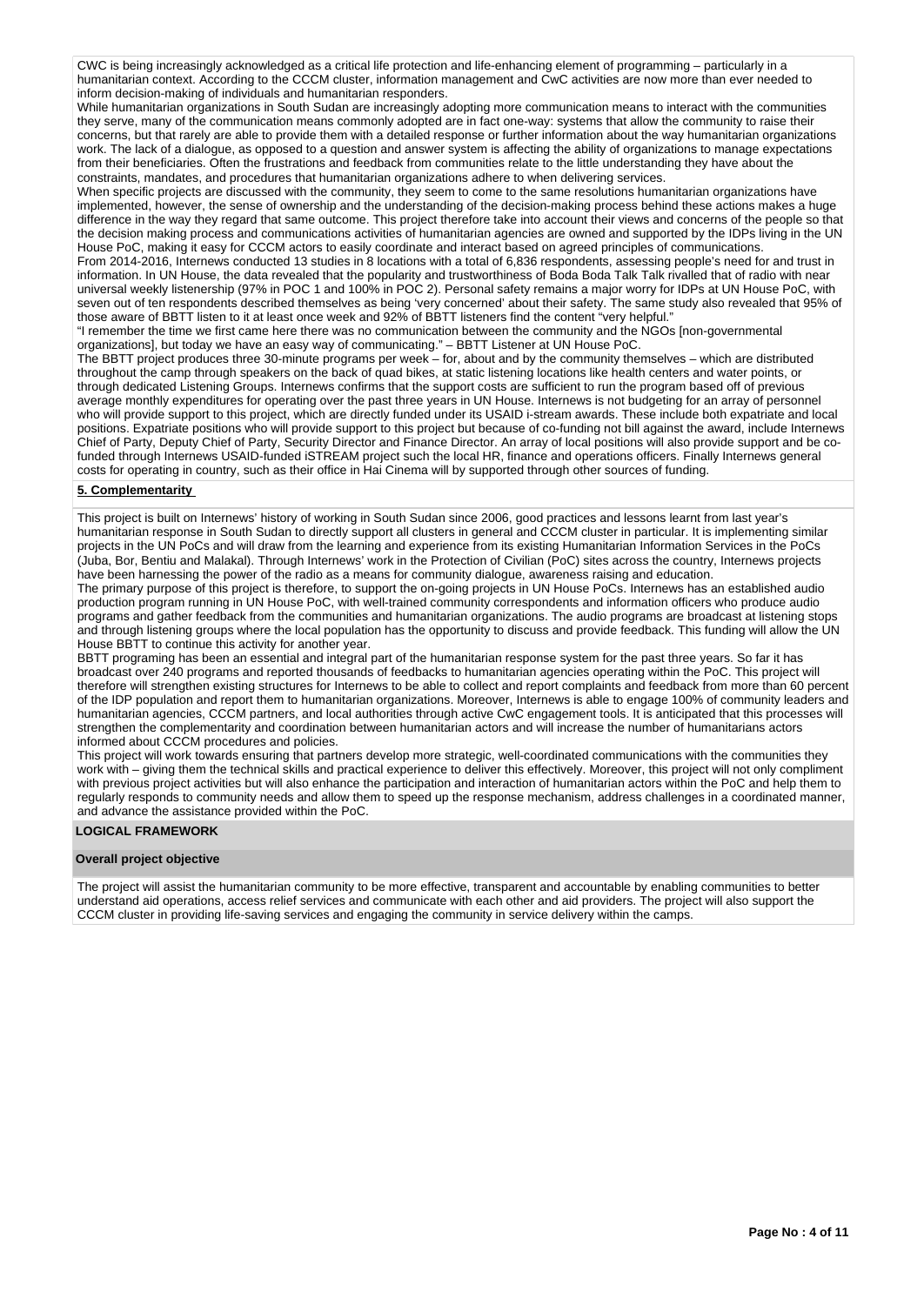| <b>CAMP COORDINATION AND CAMP MANAGEMENT</b>                                                                    |                                                                                                |     |  |  |  |  |  |  |  |  |
|-----------------------------------------------------------------------------------------------------------------|------------------------------------------------------------------------------------------------|-----|--|--|--|--|--|--|--|--|
| <b>Strategic Response Plan (SRP) objectives</b><br><b>Cluster objectives</b><br><b>Percentage of activities</b> |                                                                                                |     |  |  |  |  |  |  |  |  |
| Support information-based decision-making<br>by affected populations and humanitarian                           | SO3: Support at-risk communities to sustain<br>their capacity to cope with significant threats | 100 |  |  |  |  |  |  |  |  |

**Contribution to Cluster/Sector Objectives :** The primary focus of the project is to support core camp management services in the PoC sites in Juba. This includes making sure the community is aware and participates in the planning of activities like improving site conditions, working to enhance service quality and accountability, and continuing to advocate for major improvement works such as site expansion to meet minimum humanitarian standards. Within this framework, the Internews project will support informed decision-making of displaced populations on transitional solutions.

As a member of both CCCM and Protection clusters, Internews will continue joint advocacy with both clusters to ensure that displaced people are protected against physical harm and enjoy freedom of movement.Internews will also improve prevention and response with the GBV sub-Cluster; support contingency planning, emergency response and site improvement with the WASH Cluster; incorporate risk management measures into shelter programs with the with the ES/NFI Cluster; and ensure appropriate health services information with the Health Cluster. Internews will also continue to work with the cluster to engage with UNMISS to improve security of the PoC sites and provide people with the correct information to keep themselves safe.

The BBTT project will also continue to strengthen complaints and feedback mechanisms and encourage all actors to prioritize communication with communities (CwC) as a core component of all programming. While the projects main backbone is information collection and sharing, Internews will continue to support communities to take informed decisions. In this regard, Internews will continue to work with the cluster to support and strengthens mechanisms for PSEA and to focus on implementing gender minimum requirements to ensure that the specific information needs of women, girls, boys and men of all ages, abilities and ethnicities are identified and addressed. Internews CwC activities are designed to be cross-cutting, supporting messaging of all sectors. Issues in the sites are often linked to cultural and traditional habits and often it is difficult for humanitarian agencies to discuss them directly with the community. Internews Listening Groups facilitate such discussions about sensitive and important topics such as GBV, mine awareness, child protection, education, health etc. with CwC local staff collecting information and feedback to share with all sectorial partners.

Internews' experience has generated clear evidence that when information flows between aid providers and recipients is robust, the overall effectiveness of the humanitarian response is improved. Established communications channels play a critical role in this flow of information, whether they are local media outlets or community leadership structures. This project therefire contributes to support the delivery of essential lifesaving services.

#### **Outcome 1**

responders

To ensure that the most vulnerable communities affected by the conflict have better access to reliable, accurate, timely and effective humanitarian information to make informed decisions about their own lives, have access and channels to deliver feedback, and are engaged in the humanitarian action.

## **Output 1.1**

## **Description**

Improved provision of relevant and regular humanitarian information using Boda Boda Talk Talk audio programs created by and for IDPs and feedbacks collected from communities. Increased number of UN House residents that listen to and provide feedback and complaints to humanitarian agencies through the Boda Boda Talk Talk humanitarian information service.

#### **Assumptions & Risks**

Theft or destruction of BBTT station by armed forces or government; Civil unrest within the PoC; Camp closure

#### **Indicators**

|                                                                                         |                                                                                                                                                                                                                                                        |                                                                                                                                                      | <b>End cycle beneficiaries</b> | <b>End</b><br>cycle |  |                   |               |  |  |  |
|-----------------------------------------------------------------------------------------|--------------------------------------------------------------------------------------------------------------------------------------------------------------------------------------------------------------------------------------------------------|------------------------------------------------------------------------------------------------------------------------------------------------------|--------------------------------|---------------------|--|-------------------|---------------|--|--|--|
| Code                                                                                    | <b>Cluster</b>                                                                                                                                                                                                                                         | <b>Women</b><br><b>Indicator</b><br><b>Men</b>                                                                                                       |                                |                     |  | <b>Boys Girls</b> | <b>Target</b> |  |  |  |
| Indicator 1.1.1                                                                         | <b>CAMP COORDINATION</b><br>AND CAMP<br><b>MANAGEMENT</b>                                                                                                                                                                                              | # of audio equipment procured                                                                                                                        |                                |                     |  |                   |               |  |  |  |
| # of audio recorders procured                                                           | <b>Means of Verification</b> : # of audio broadcast speakers procured                                                                                                                                                                                  |                                                                                                                                                      |                                |                     |  |                   |               |  |  |  |
| Indicator 1.1.2                                                                         | <b>CAMP COORDINATION</b><br>AND CAMP<br><b>MANAGEMENT</b>                                                                                                                                                                                              | % of the population reached with BBTT<br>programming                                                                                                 |                                |                     |  |                   | 23,365        |  |  |  |
| reach of BBTT.                                                                          |                                                                                                                                                                                                                                                        | <b>Means of Verification</b> : Key Informant Interviews (KIIS) and/or a questionnaire will be deployed at the listening posts to verify programmatic |                                |                     |  |                   |               |  |  |  |
| Indicator 1.1.3                                                                         | <b>CAMP COORDINATION</b><br>AND CAMP<br><b>MANAGEMENT</b>                                                                                                                                                                                              | % of complaints and feedback received or<br>feedback mechanisms responded to                                                                         |                                |                     |  |                   | 50            |  |  |  |
| - weekly reports<br>$\mathbf{A}$ and $\mathbf{A}$ are all $\mathbf{A}$ and $\mathbf{A}$ | <b>Means of Verification</b> : - Of the total complaints logged during the listener groups, humanitarian organization wil respond to 50% of the<br>complaints and feedbacks from the community;<br>- Ilstening group trackers<br>- observation records |                                                                                                                                                      |                                |                     |  |                   |               |  |  |  |

#### **Activities**

## **Activity 1.1.1**

maintain and expand a mobile audio broadcasting equipment

**Activity 1.1.2**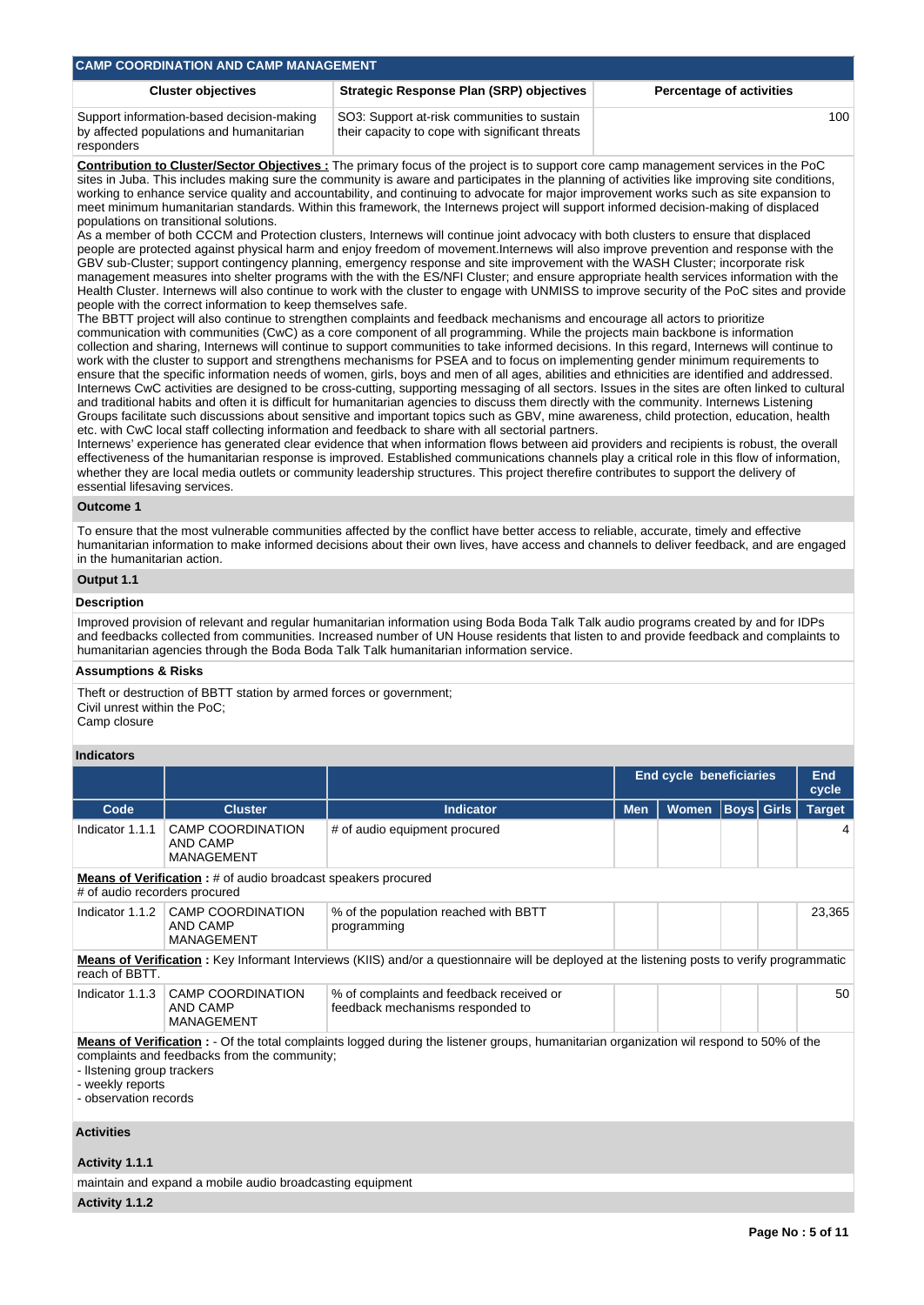Produce and broadcast 40 audio thematic programs in collaboration with humanitarian agencies and community members in appropriate languages to ensure accurate, life-enhancing and lifesaving information is shared with the populations

## **Activity 1.1.3**

Facilitate and strengthen listening groups, and gather and analyze feedback, to improve programming on CCCM issues

#### **Activity 1.1.4**

HIS Community Correspondents regularly attend NGO update and coordination meetings and report back to HIS to strengthen program content

## **Output 1.2**

## **Description**

Improve Communications with Communities through training and mentoring of local reporters, editors and correspondents in community audio program production on CCCM issues. Four thematic trainings and 500 hours of mentoring aimed at the inclusion and mainstreaming of communication with communities approaches in the BBTT program production cycle and humanitarian response system conducted. Improved quality of BBTT program content, communities' and humanitarian organizations' understanding of CwC and Camp Management processes.

#### **Assumptions & Risks**

The security environment of the PoC allows for continued programming.

#### **Indicators**

|                 |                                                    |                          | <b>End cycle beneficiaries</b> |                      |  |  | End<br>cycle  |
|-----------------|----------------------------------------------------|--------------------------|--------------------------------|----------------------|--|--|---------------|
| Code            | <b>Cluster</b>                                     | <b>Indicator</b>         | <b>Men</b>                     | Women   Boys   Girls |  |  | <b>Target</b> |
| Indicator 1.2.1 | CAMP COORDINATION<br>AND CAMP<br><b>MANAGEMENT</b> | # of trainings conducted |                                |                      |  |  |               |

## **Means of Verification : Training records**

Attendance sheet

Training and mentoring reports - The humanitarian journalism trainer will organise and conduct 4 thematic trainings on humanitarian reporting and mainstreaming CwC in Boda Boda Talk talk reporting.

| Indicator 1.2.2 CAMP COORDINATION<br>AND CAMP | Number of individuals from camp management<br>agencies, humanitarian agencies, community |  |  | 10 |
|-----------------------------------------------|------------------------------------------------------------------------------------------|--|--|----|
| MANAGEMENT                                    | leadership, local actors, local authorities receiving<br>training on CCCM                |  |  |    |

# **Means of Verification :** - Training records

- Attendance sheet

- Internews will train 10 community leaders and humanitarian agency representatives, INGO/NNGO camp management, and local authority staff and will train them on CCCM procedures and policies so that they actively engage and participate in BBTT programming and act as focal points and respond to community complaints on weekly basis. Training will include topics such as CCCN tools, handling issues in camp management, community engagement and participation, and feedback mechanisms.

# **Activities**

#### **Activity 1.2.1**

Train and mentor local reporters, editors and community correspondents in humanitarian information production on CCCM and conflict sensitive journalism-related issues.

#### **Activity 1.2.2**

10 community leaders and humanitarian agency, INGO/NNGO camp management, and local authority staff informed about CCCM procedures and policies.

#### **Additional Targets :**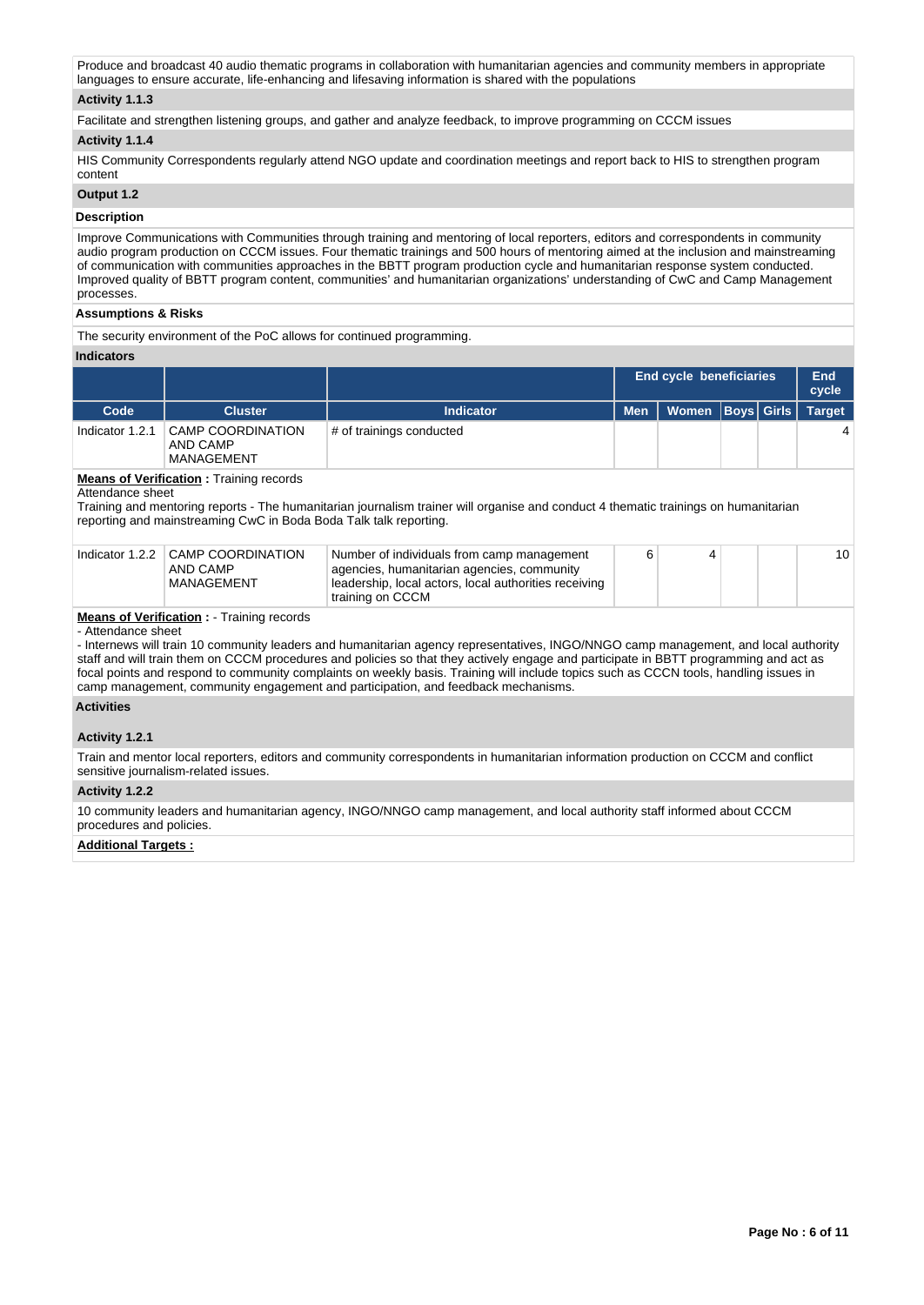# **Monitoring & Reporting plan**

Internews in South Sudan has a Monitoring and Evaluation (M&E) team located at in Juba. The M&E team maintains a tracking system aligned with indicators and requires weekly reporting and regularly assist in coordination and collection of information. An information needs assessment of the community at UN House has been conducted to determine how people currently get information, what sources they trust, when and how they would like to get information, what their primary concerns are, language preferences etc. Internews will employ continuous monitoring of the project implementation through the deployment of communication with communities officers, information officers, mobile feedback officers and M&E officers who will on daily basis collect, analyze and disseminate information about the humanitarian response in the PoC and feedbacks from the community members. The UN house project has dedicated Information Officers and mobile feedback officers who are trained in basic listening skills, output monitoring and support the Community Centered Communications With Communities approach. They will collect the complaints and feedbacks from the community and humanitarian organizations on daily basis and report it on a weekly basis to the M&E team. The M&E team will then analyze the data on a weekly basis, and this data will be shared with humanitarian organizations for further actions. The Humanitarian Project Manager is responsible for collecting, recording, reporting activities. This information will be used to continuously analyze community complaints and feedbacks and hence will be shared with the CCCM cluster and other partners as a collective feedback mechanism. The humanitarian journalism trainer will mentor the BBTT staff on daily basis and will make sure that feedbacks and complaints from the community are responded to and depending on the need will train staff of humanitarian agencies in Communication with Communities approaches. Community listening group meetings and feedback and complaints from the community will be documented on regular basis to adequately

measure the targeted communities are reached through information dissemination and response mechanisms. The project also listens to the feedback from the Listening Groups who are active in giving input to the language and technical content - ensuring that BBTT reach the most vulnerable groups (women and children in particular), and ensuring that information is timely, relevant, accurate and of a good quality. Internews will submit interim project narrative and financial reports as required.

#### **Workplan**

| <b>Activitydescription</b>                                                                                                                                                                                                                                        | Year | 1 | 3 |          | 5            |                         |          | 8            | 9        |              |          |    |
|-------------------------------------------------------------------------------------------------------------------------------------------------------------------------------------------------------------------------------------------------------------------|------|---|---|----------|--------------|-------------------------|----------|--------------|----------|--------------|----------|----|
| Activity 1.1.1: maintain and expand a mobile audio broadcasting equipment                                                                                                                                                                                         | 2017 |   | X |          |              |                         |          | X            |          |              |          |    |
| Activity 1.1.2: Produce and broadcast 40 audio thematic programs in collaboration<br>with humanitarian agencies and community members in appropriate languages to<br>ensure accurate, life-enhancing and lifesaving information is shared with the<br>populations | 2017 |   | X | X        | X            | $\mathsf{X}$            | X.       | X.           | X        | <b>X</b>     | X        | X  |
| Activity 1.1.3: Facilitate and strengthen listening groups, and gather and analyze<br>feedback, to improve programming on CCCM issues                                                                                                                             | 2017 |   | X | X        | X            | $\mathsf{x}$            | X        | X.           | X.       | X.           | X        | X. |
| Activity 1.1.4: HIS Community Correspondents regularly attend NGO update and<br>coordination meetings and report back to HIS to strengthen program content                                                                                                        | 2017 |   | X | $\times$ | $\mathsf{x}$ | ΙX.                     | IX.      | <b>X</b>     | <b>X</b> | X.           | $\times$ | X. |
| Activity 1.2.1: Train and mentor local reporters, editors and community<br>correspondents in humanitarian information production on CCCM and conflict<br>sensitive journalism-related issues.                                                                     | 2017 |   | X | X        | $\times$     | $\overline{\mathsf{x}}$ | X.       | $\times$     | X        | $\mathsf{x}$ | X        | X  |
| Activity 1.2.2: 10 community leaders and humanitarian agency, INGO/NNGO camp<br>management, and local authority staff informed about CCCM procedures and<br>policies.                                                                                             | 2017 |   | X | X        | $\mathsf{x}$ | $\mathsf{x}$            | $\times$ | $\mathsf{x}$ | $\times$ | $\mathsf{x}$ | $\times$ | X  |

## **OTHER INFO**

## **Accountability to Affected Populations**

Greater and more consistent attention to AAP and CwC can strongly improve the quality of the response in the future. Involvement of affected people in all stages of the response project cycle is still minimal and their expressed priorities (e.g. for education) often overlooked. Considering the latest reputational problems in South Sudan, the ability of the humanitarian responders to incorporate the IAHE recommendations suggests that the Humanitarian Community in South Sudan should promote good practice in AAP and CwC though a formal network of AAP focal points or champions sitting within agencies, in clusters and in key hubs, and able to document, share and promote good practices. The IAHE recommends to scale up and expand upon existing models of good practice in CwC, such as the work of Internews.

Communicating With Communities (CWC) is essential for a humanitarian intervention to be effective. Humanitarian organizations have a wealth of information to share in an emergency - they spend millions of dollars in activities designed to change knowledge, attitudes and practice, and to build community engagement and mobilization. Ensuring this information is shared effectively is critical to accountability. Additionally, agencies need information from local communities in order to effectively target their work, improve the impact of their interventions, deliver transparency and accountability to communities, and respond to and meet the real needs of people. Strengthened Communications With Communities means better accountability to communities.

Internews has established a strong initiative in mainstreaming AAP into its programming and implementation of projects in all its field locations. The Humanitarian Information Services projects which are set up specifically following the conflict in South Sudan employ Communications With Communities tools that provide a voice for communities and serve as a platform for discussion between all actors. This approach so far has been recognized as integral tool for humanitarian agencies to deliver better impact - reaching those without access to vital information. It uses multiple channels of communication, and puts the community's need for information at the center of a conversation. It ensures a two-way dialogue with a wide representation of people affected by the crisis. Not only is there an exchange of information, but agencies also tailor their interventions based on the feedback they receive from communities. The conversation shifts from an NGO-led need to share information, to an information exchange driven by peoples' need for information.

Strengthening humanitarian agencies' CWC strategy and tools ensures actionable and useful information is delivered in a timely, reliable and useful way. Internews South Sudan has developed A Community Centered Approach to CWC and Accountability. The 5 Star Rating helps to move CWC strategies from a 'NGO conversation' to a 'Conversation with Communities' using multiple channels of communication that reinforce each other. Moreover, it helps agencies to use the information they gather from people to strengthen the impact of their interventions.

As part of the CwC working group platform, Internews has recruited a CWC Project Manager who is taking a lead on building the capacity of partner NGOs operating in the various humanitarian contexts. Internews has led advocacy and coordination amongst NGOs and UN agencies on CWC and accountability with communities and will use these experience and expertise to improve the quality of implementation in the UN house PoC.

#### **Implementation Plan**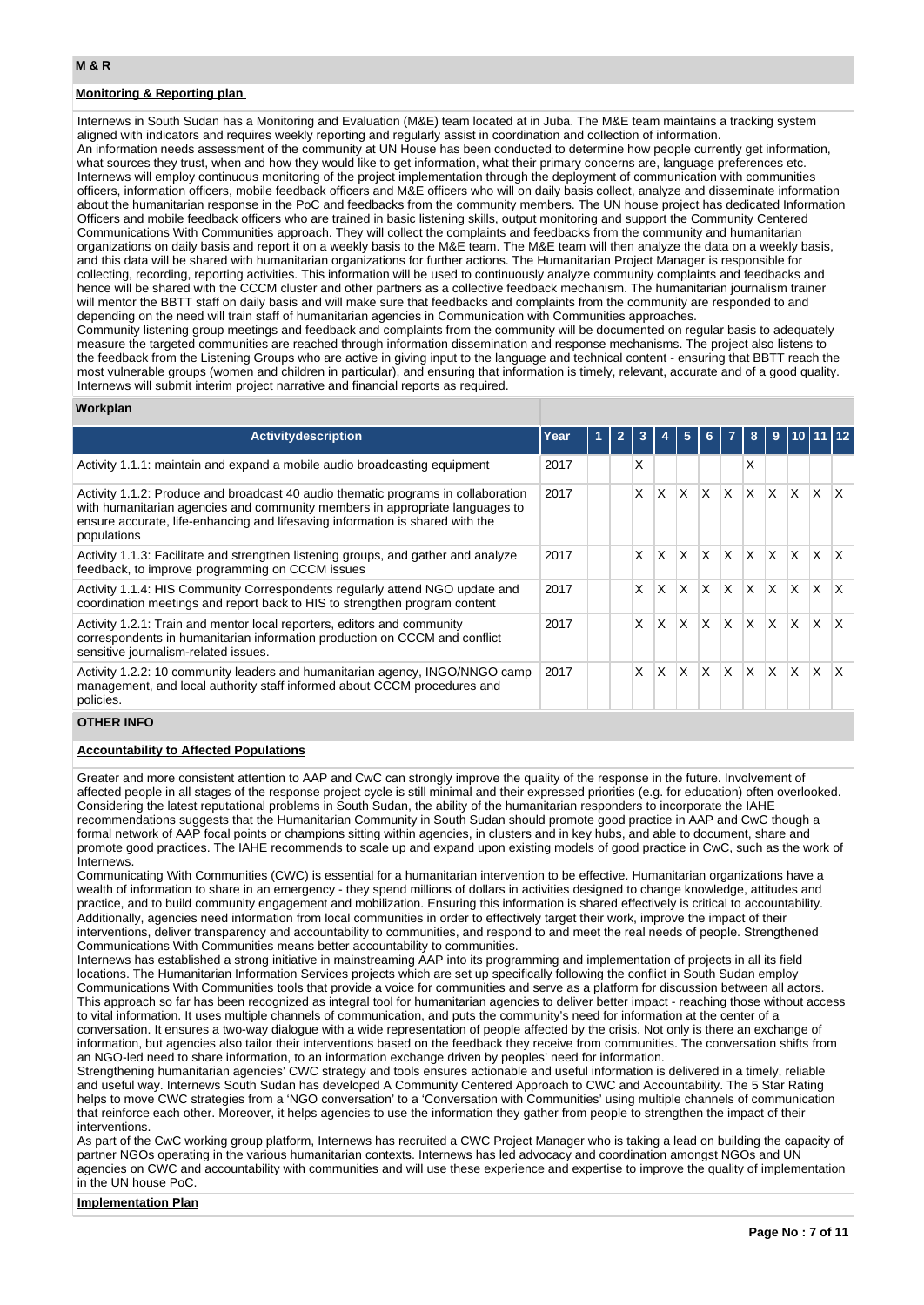The project will be implemented under the leadership of the Chief of Party and Humanitarian Director, with daily oversight by the humanitarian project manager and journalism trainer. The BBTT has a team of 12 community correspondents, Information officers and mobile feedback officers, who will participate in regular training and mentoring. The BBTT team will also regularly monitor the PoC, conduct listening group meetings and attend humanitarian coordination and camp management meetings within the PoC. The humanitarian journalism trainer will support the team ensure that the responses of humanitarian actors are included and addressed. She/he will also train the team on CCCM issues and policies to ensure coherent messaging and coordination at the PoC levels. The team will be further supported from the Internews Juba office, which will provide logistical, financial, security and programmatic support, and administrative needs. All activities will be implemented at UN House level, and the project team will work in very close partnership with the CCCM cluster in particular and protection and other clusters in general, INGOs, UN agencies, civil society and local camp leadership.

## **Coordination with other Organizations in project area**

| Name of the organization                 | Areas/activities of collaboration and rationale                                         |
|------------------------------------------|-----------------------------------------------------------------------------------------|
| ACTED                                    | Camp Coordination and Camp Management                                                   |
| IMC.                                     | health information communication and dissemination                                      |
| Handicap International, HelpAge          | Protection of Disabilities right and elders and vulnerable people                       |
| WFP, World Vision, Concern, and SAADO    | Food distribution information and dissemination                                         |
| NRC and Intersos                         | Education information, awareness raising campaigns and advocacy                         |
| <b>THESO</b>                             | Education, information and awareness raising on Water, Hygiene<br>and Sanitation issues |
| UNHCR                                    | General protection issues in the PoC                                                    |
| TDH, CRO and JACRA                       | Child protection, child education and awareness raising activities                      |
| <b>Red Cross</b>                         | family reunification and integration                                                    |
| <b>Environment Marker Of The Project</b> |                                                                                         |

#### **Gender Marker Of The Project**

2b-The principal purpose of the project is to advance gender equality

#### **Justify Chosen Gender Marker Code**

Internews experience from project implementation in the PoCs in Bor, Juba, Malakal and Bentiu last year demonstrate that men dominate PoC management structures and decision-making processes and the representation of women in service delivery is very low. The leaders do not adequately reflect the views of the wider community and do not effectively relay information back to their communities, particularly the women. Ongoing leadership struggles add to the rumor, conjecture and often unrest and hence disruption of services has been witnessed in all sites.

This project therefore, will engage women so that they participate in all phases of the humanitarian response/action and contribute to gender equality through the regular collection of feedbacks, voicing their concerns in audio programming and asking humanitarian actors to respond to the growing social, political and economic needs of PoC women. Moreover, the Internews approach to CwC will contribute to the overall empowerment of women and gender equality.

The Internews project in UN House POC has illustrated how women, youth, and children are excluded from decision-making processes and lack information to make informed choices in their lives. BBTT has delivered information to those who are excluded from traditional mechanisms e.g., women, youth, children - due to cultural, political and social barriers. The BBTT team in the POC have dedicated women staff that make sure that voices from women in the community are taken into consideration and that they have a way to voice their concerns in a private and sensitive way

Targeted actions aiming at reducing the barriers encountered to access or exercise women's rights, responsibilities and opportunities will be implemented, including: partnerships with UNWOMEN to create dedicated women's programs based on priorities; dedicated programs that specifically address women voices from the community; dedicated staff in the BBTT trained and mentored on how to report about women issues; conflict sensitive training and mentoring (already implemented) that support community correspondents ability to report and tackle gender related issues.

The patriarchal culture means women and girls are often left out of consultations with communities and in decision-making – and even the leaders nominated – sometimes by the NGOs – do not reflect the views of the wider population generally and women in particular. Currently, most agency partners work through the various community leadership structures to deliver information and messages. These are largely male dominated groups with the occasional women in attendance – largely not visible or vocal. The complex backdrop of broken social structures means that messages to key groups such as women – who are the primary care givers and health caretakers do not receive vital information through these existing communications fallback mechanisms. For this reason Internews has specific and dedicated women's listening groups that allows the team to constantly gather their views and voices and report them on a weekly basis to NGOs providing services to the community.

#### **Protection Mainstreaming**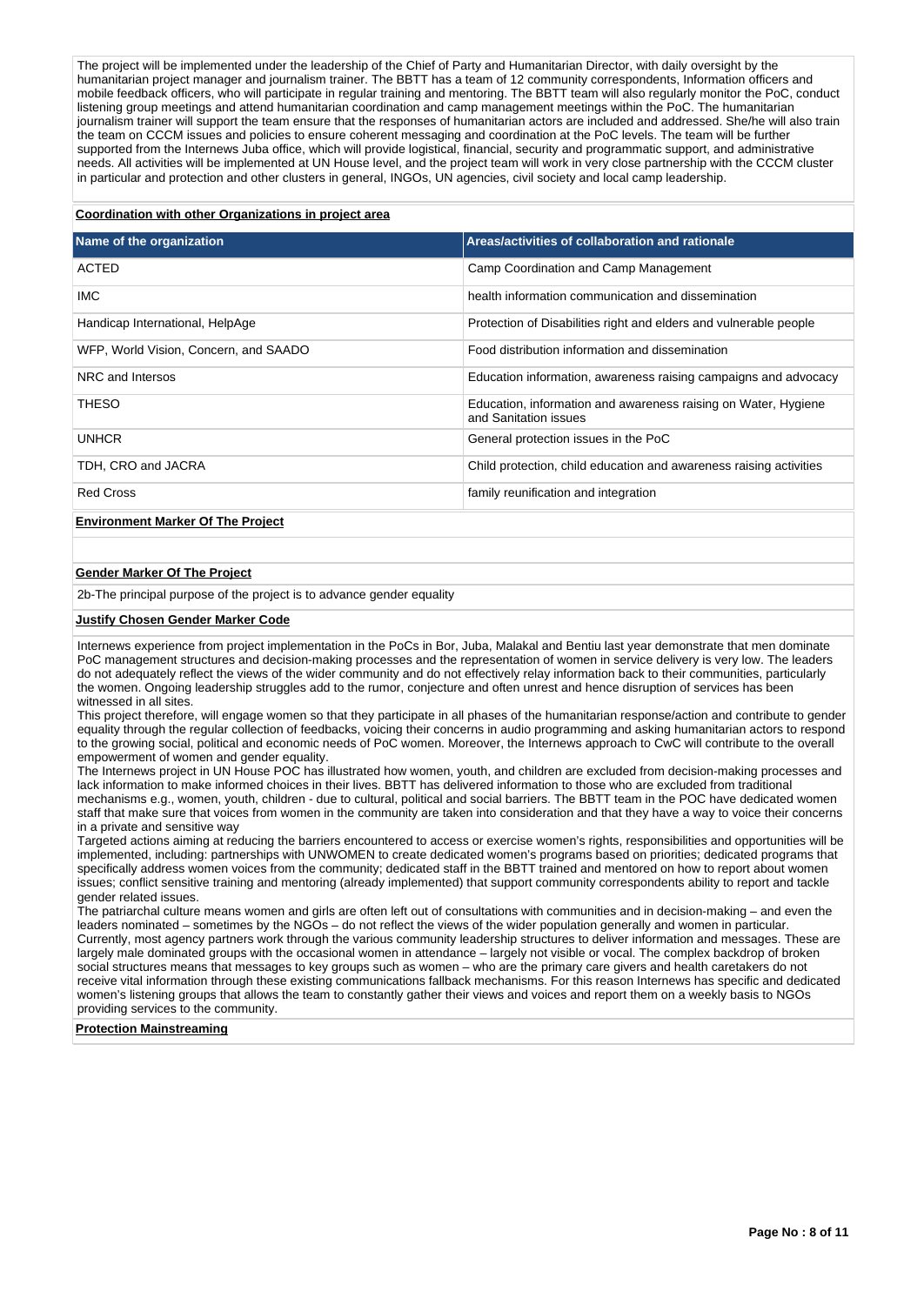The BBTT project at UN house has disseminated and addressed a number of protection issues ranging from the safety and security of communities to raising awareness on the principles of protection of civilians. These broadcasts have demonstrated that when people have relevant, accurate and timely information, tensions can be reduced. CCCM and camp managers within the UN House PoC have repeatedly requested from Internews that the programs be played during times when tensions are high such as during food distribution and registration. All Community Correspondents have received a conflict sensitive journalism training, and under this project Internews plans to conduct another training using practical examples from CCCM and protection issues in the PoC. The project operates through a do no harm lens and correspondents are given training to help them see themselves as mediators in the site.

Internews will work with CCCM and Protection Cluster partners to ensure existing community groups have access to relevant information affecting their lives. It will work with partners specializing in protection so that Internews programming address the needs of vulnerable and excluded groups especially women and youth.

The project has made a conscious effort to recruit women and young people. In addition segments on the program ensure that using the CWC approach a range of voices and opinions are always gathered. Regular Round table discussion are produced where efforts are made to bring youth and women to the table to put their concerns, issues and question on difficult issues directly to the respective NGO. The UN House project itself began in Tong Ping at the invitation of the Protection Cluster. The project began with a focus on helping NGOs to disseminate their information in simple local language that would mean everyone would have access to the same information. The programs were played on speakers at locations where people would be able to listen in their own time (this included at dedicated Listening Stops at Water distribution points, health clinics etc.). The dedicated locations meant everyone - but particularly girls and women who were often absent from community meetings would be able to hear critical information about life in the sites. Information was also contained within the PoCs which supported women's protection. Programming content will be shared on the speakers but it will be carefully edited with the knowledge that some information will not be appropriate from a protection view point to broadcast (for example giving information to women about protecting themselves when leaving the PoC to access the markets etc.). The project has evolved to have a stronger Community Centered Communication focus that puts people's actual need for information at the heart of conversations.

## **Country Specific Information**

#### **Safety and Security**

The Internews Security Director will provide overall security and safety protection to the team in the form of practical training, briefing and inductions. The team will be continuously updated on security risks, and threats affecting the operation of the project. The BBTT project is located inside the PoC and all the project team members are from the UN house itself. They belong to the same community, know and understand the challenges and security threats and hence will give due attention to the needs of the community live and work with, and to the safety and security issues.

#### **Access**

The POC is currently accessible and safe to operate in and having the protection of working in the hub will provide the project the safety for staff that it needs. Staff will be largely be recruited locally from the PoC (mainly Nuer and Shilluk) to ensure access to communities. The project manager, and director will pay regular monitoring visits and address challenges.

# **BUDGET**

| Code | <b>Budget Line Description</b>                                                                                                                                                                                                                                                                                                                                                                                                                                               |   | D / S Quantity Unit | cost                   | <b>Duration</b><br>Recurran charged<br>ce | $\frac{9}{6}$<br>to CHF | <b>Total Cost</b> |  |  |  |  |  |  |
|------|------------------------------------------------------------------------------------------------------------------------------------------------------------------------------------------------------------------------------------------------------------------------------------------------------------------------------------------------------------------------------------------------------------------------------------------------------------------------------|---|---------------------|------------------------|-------------------------------------------|-------------------------|-------------------|--|--|--|--|--|--|
|      | <b>Staff and Other Personnel Costs</b>                                                                                                                                                                                                                                                                                                                                                                                                                                       |   |                     |                        |                                           |                         |                   |  |  |  |  |  |  |
| 1.1  | Humanitarian Director                                                                                                                                                                                                                                                                                                                                                                                                                                                        | D |                     | 1 8,458<br>.48         | 10                                        | 5.00                    | 4,229.24          |  |  |  |  |  |  |
|      | This position will provide management support to the UNHouse Team Leader and provide support on logistic, finance and<br>budgeting, HR and security matters. The Humanitarian Director will also be responsible for the overall strategic direction of the<br>project and for liaising with the funder. This position has been budgeted at a LoE of 5% over the course of 10 months.<br>Breakdown: 8,458.48 x 10 months x $5% = 4,229.24$ .                                  |   |                     |                        |                                           |                         |                   |  |  |  |  |  |  |
| 1.2  | Fringe Benefits - Regular                                                                                                                                                                                                                                                                                                                                                                                                                                                    | S |                     | 1 1,945<br>.00.        | $\mathbf{1}$                              | 100.00                  | 1,945.00          |  |  |  |  |  |  |
|      | Fringe benefits are calculated at 45.99% for US payroll staff. Rates are budgeted in accordance with Internews Network's<br>Negotiated Indirect Cost Rate Agreement (NICRA)                                                                                                                                                                                                                                                                                                  |   |                     |                        |                                           |                         |                   |  |  |  |  |  |  |
| 1.3  | Humanitarian Liason Officer                                                                                                                                                                                                                                                                                                                                                                                                                                                  | D |                     | $1 \quad 2,396$<br>.57 | 10                                        | 25.00                   | 5,991.43          |  |  |  |  |  |  |
|      | This position will assist with training the community correspondents to strengthen the impact of their programming and ensure<br>that the program through a Communicating With Communities (CwC) approach is coordinating and collaborating with<br>humanitarian organizations and connected to the community. This position has been budgeted at a LoE of 25% for 10 months.<br>Breakdown: 2,396.57 x 10 months x $25% = 5.991.43$                                          |   |                     |                        |                                           |                         |                   |  |  |  |  |  |  |
| 1.4  | <b>UNHouse Team Leader</b>                                                                                                                                                                                                                                                                                                                                                                                                                                                   | D |                     | 1 916.3<br>4           | 10                                        | 100.00                  | 9,163.40          |  |  |  |  |  |  |
|      | The Team Leader will report to the Humanitarian Director and is responsible for the management of the 5 Community<br>Correspondents, the 3 Mobile Feedback Officers, and the 4 Custodians/Security Guards. This position has been budgeted at a<br>LoE of 100% for 10 months. Breakdown: 916.34 x 10 months x 100% = 9,163.40.                                                                                                                                               |   |                     |                        |                                           |                         |                   |  |  |  |  |  |  |
| 1.5  | <b>UNHouse Community Correspondents (5)</b>                                                                                                                                                                                                                                                                                                                                                                                                                                  | D |                     | 5 831.7<br>5           | 10                                        | 100.00                  | 41,587.50         |  |  |  |  |  |  |
|      | The Community Correspondents are responsible for engaging with the community, writing and broadcasting stories that meet the<br>information needs of the community. The Community Correspondents will organize participatory programming provide<br>information to communities through dramas, boda-boda talk-talk, and other formats. These positions have been budgeted at a<br>LoE of 100% for 10 months. Breakdown: 831.75 x 5 positions x 10 months x 100% = 41,587.50. |   |                     |                        |                                           |                         |                   |  |  |  |  |  |  |
| 1.6  | UNHouse Mobile Feedback Officers (3)                                                                                                                                                                                                                                                                                                                                                                                                                                         | D | 3 <sup>1</sup>      | 528.6<br>5             | 10                                        | 100.00                  | 15,859.50         |  |  |  |  |  |  |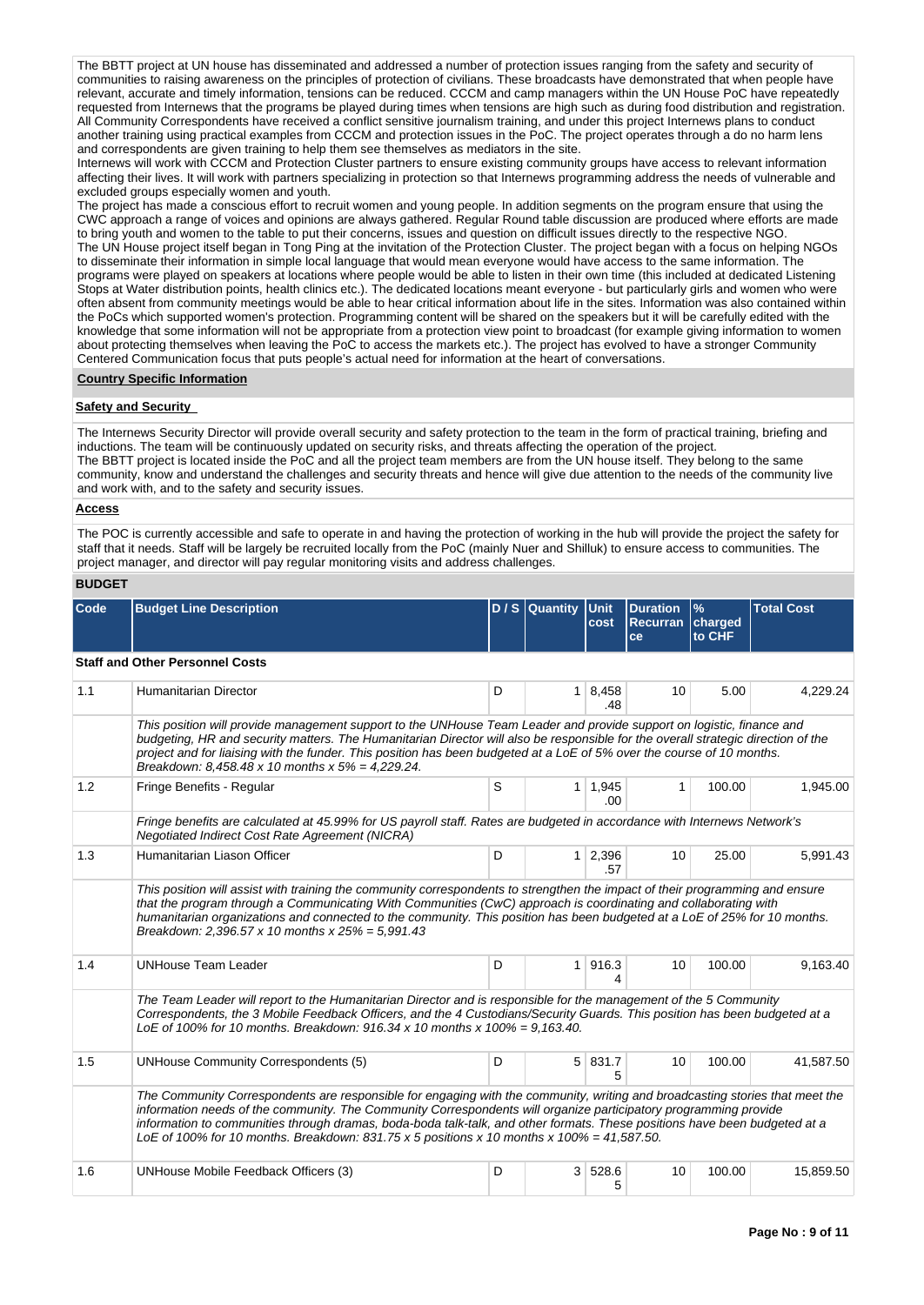|     | The Mobile Feedback Officers support the collection and distribution of information in the PoCs, including the Community<br>Correspondents as they collect stories and carry out their reporting and broadcasting responsibilities. These positions have been<br>budgeted at a LoE of 100% for 10 months. Breakdown: 528.65 x 3 positions x 10 months x 100% = 15,859.50.                                 |   |                |                        |              |        |           |  |  |  |
|-----|-----------------------------------------------------------------------------------------------------------------------------------------------------------------------------------------------------------------------------------------------------------------------------------------------------------------------------------------------------------------------------------------------------------|---|----------------|------------------------|--------------|--------|-----------|--|--|--|
| 1.7 | UNHouse Custodians/Security Guard (4)                                                                                                                                                                                                                                                                                                                                                                     | D | 4              | 281.9<br>5             | 10           | 100.00 | 11,278.00 |  |  |  |
|     | The Custodian/Security Guards will provided critical protection at Internews office, and ensure the cleanliness of the office space.<br>These positions have been budgeted at a LoE of 100% for 10 months. Breakdown: 281.95 x 4 positions x 10 months x 100% =<br>11,278.                                                                                                                                |   |                |                        |              |        |           |  |  |  |
| 1.8 | 13 Month Pay                                                                                                                                                                                                                                                                                                                                                                                              | D |                | 1 6,990<br>.00         | 1            | 100.00 | 6,990.00  |  |  |  |
|     | As a part of all employment agreements a 13th month payment is provided to employees. This amount has been calculated for all<br>local employees that have been budgeted and is prorated based upon the LoE of staff.                                                                                                                                                                                     |   |                |                        |              |        |           |  |  |  |
| 1.9 | Local Payroll and Social Taxes (NSIF)                                                                                                                                                                                                                                                                                                                                                                     | D |                | $1 \mid 14,25$<br>9.59 | $\mathbf{1}$ | 100.00 | 14,259.59 |  |  |  |
|     | According to South Sudan's law, all employers contribute 17% to the employee's pension. NSIF is offered to all local employees<br>and has been prorated based upon the LoE of staff. Breakdown: 14,259.59 total                                                                                                                                                                                           |   |                |                        |              |        |           |  |  |  |
|     | <b>Section Total</b>                                                                                                                                                                                                                                                                                                                                                                                      |   |                |                        |              |        |           |  |  |  |
|     | Supplies, Commodities, Materials                                                                                                                                                                                                                                                                                                                                                                          |   |                |                        |              |        |           |  |  |  |
| 2.1 | Audio Speakers and Sound Equipment                                                                                                                                                                                                                                                                                                                                                                        | D |                | 5 774.8<br>1           | 1            | 100.00 | 3,874.05  |  |  |  |
|     | Internews will place speakers in strategic locations throughout the camp to broadcast content to the community. The 5 speakers<br>will also be used at other events hosted by Internews that seek to increase access to information and improve coordination<br>among camp stakeholders. Breakdown: 5 Qty x 774.81 = 3,874.05                                                                             |   |                |                        |              |        |           |  |  |  |
| 2.2 | Office Stationary and Training Supplies                                                                                                                                                                                                                                                                                                                                                                   | D |                | $10$ 103.3<br>1        | $\mathbf{1}$ | 100.00 | 1,033.10  |  |  |  |
|     | Consists of post-it boards and notes, stationary, pens and markers, and notebooks, as well as computer printing paper, toner and<br>laser printer, and other small consumable items to support program implementation. Breakdown: 103.31 / month x 10 months =<br>1,033.10                                                                                                                                |   |                |                        |              |        |           |  |  |  |
| 2.3 | Laptops                                                                                                                                                                                                                                                                                                                                                                                                   | D |                | $3 \mid 2,066$<br>.17  | $\mathbf{1}$ | 100.00 | 6,198.51  |  |  |  |
|     | Laptops will be used by project personnel for various project management purposes. Laptops have been budgeted in the middle<br>of the project to replace aging equipment due to the harsh environmental conditions. Breakdown: 2,066.17 x 3 laptops = 6,198.51                                                                                                                                            |   |                |                        |              |        |           |  |  |  |
|     | <b>Section Total</b>                                                                                                                                                                                                                                                                                                                                                                                      |   |                |                        |              |        | 11,105.66 |  |  |  |
|     | <b>General Operating and Other Direct Costs</b>                                                                                                                                                                                                                                                                                                                                                           |   |                |                        |              |        |           |  |  |  |
| 7.1 | Danger Pay                                                                                                                                                                                                                                                                                                                                                                                                | D |                | $1 \mid 1,084$<br>.74  | 1            | 100.00 | 1,084.74  |  |  |  |
|     | Internews will provide a Danger Pay allowance as additional compensation above the basic compensation to employees. The<br>employees are allowed danger pay at the rate of 35% of the basic compensation. Danger Pay Allowance is part of Internews'<br>personnel compensation practices and policies which is consistently applied to all donors and programs. Breakdown: 35% x<br>$3,099.25 = 1,084.74$ |   |                |                        |              |        |           |  |  |  |
| 7.2 | SAT and mobile phone Credit                                                                                                                                                                                                                                                                                                                                                                               | D | 1 <sup>1</sup> | 223.3<br>8             | 10           | 100.00 | 2,233.80  |  |  |  |
|     | The rates budgeted (\$223.38/month) are based on the average current monthly SAT and mobile phone costs. Breakdown:<br>223.38 / month x 10 months = 2,233.80                                                                                                                                                                                                                                              |   |                |                        |              |        |           |  |  |  |
| 7.3 | Generator Fuel                                                                                                                                                                                                                                                                                                                                                                                            | D | 1 <sup>1</sup> | 516.5<br>4             | 10           | 100.00 | 5,165.40  |  |  |  |
|     | This has been budgeted at \$516.54/month to support office operations and program implementation at UNHouse. This estimate<br>reflects similar expenses that Internews pays for operating at other POC sites in South Sudan. Breakdown: 516.54 / month x 10<br>months = $5,165.40$                                                                                                                        |   |                |                        |              |        |           |  |  |  |
| 7.4 | <b>Bank Charges</b>                                                                                                                                                                                                                                                                                                                                                                                       | D |                | 1   51.65              | 10           | 100.00 | 516.50    |  |  |  |
|     | Based on monthly banking service fees for transfers and exchanges, Internews estimates \$52/month. These costs support<br>payments such as wire frees when transferring money to vendors, and service charge for the delivery of payments. Breakdown:<br>$51.65 /$ month x 10 months = 516.5                                                                                                              |   |                |                        |              |        |           |  |  |  |
| 7.5 | <b>Local Transportation</b>                                                                                                                                                                                                                                                                                                                                                                               | D | 1 <sup>1</sup> | 103.3<br>1             | 10           | 100.00 | 1,033.10  |  |  |  |